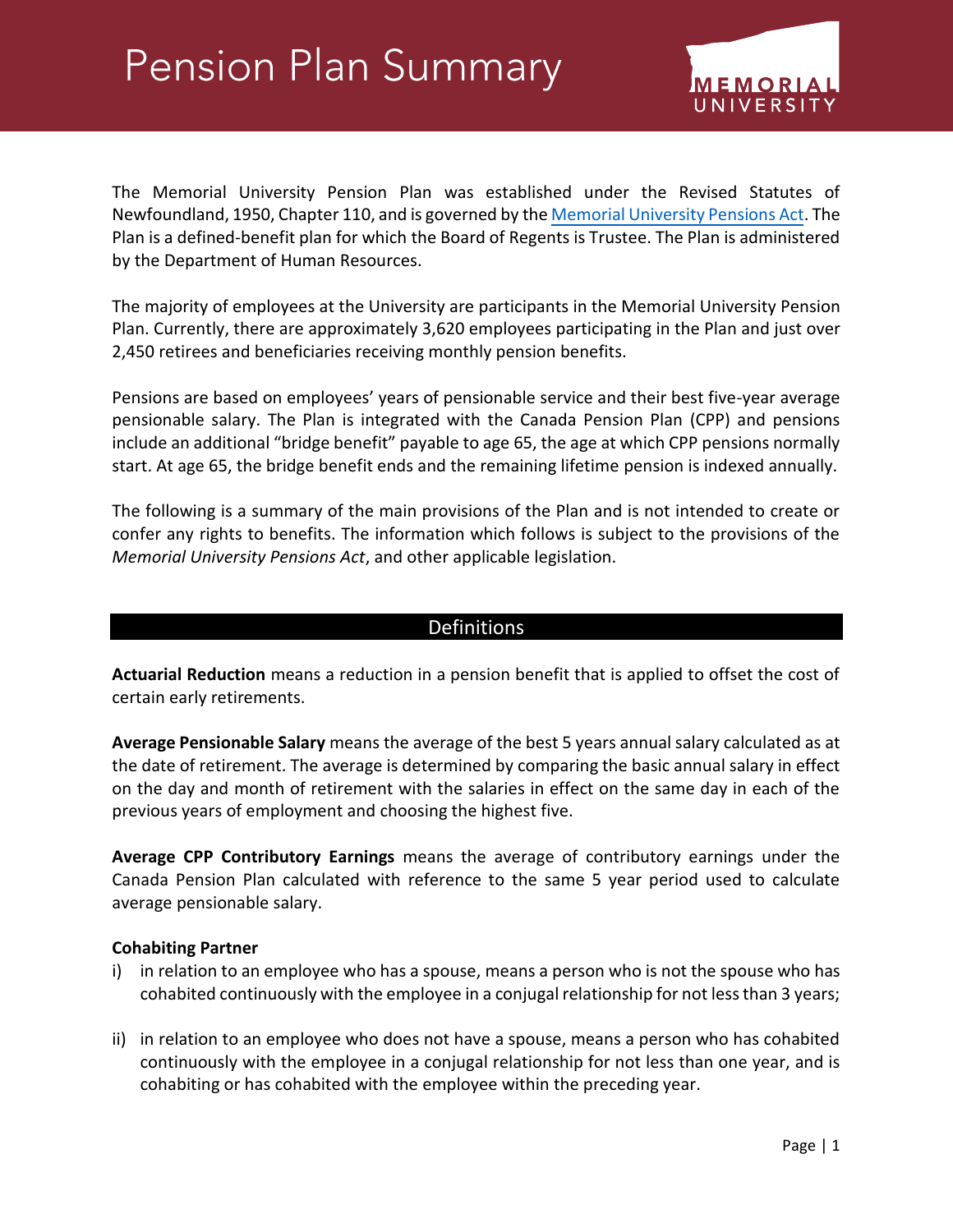**Commuted Value** means the present value of a future retirement pension.

**Consumer Price Index (CPI)** is an indicator of changes in consumer prices experienced by Canadians. It is obtained by comparing through time, the cost of a fixed basket of commodities purchased by consumers.

**Indexation** is an annual process in which pensions may increase in accordance with some part of the previous year's increase in the Consumer Price Index (CPI).

**Locked-in** means that a pension benefit cannot be refunded as a lump sum cash payment but rather must be used to provide a retirement income payable for life. This does not mean that the funds must remain in the pension plan. They may, in certain circumstances, be transferred to a locked-in retirement account; an insurance company to purchase a deferred life annuity or to another pension plan if that plan is willing to accept the transfer.

**Locked-in Retirement Account** means a registered retirement savings account (RRSP) that is designed to accept locked-in pension funds.

**Normal Retirement Age** means sixty-five years of age, however, this does not mean that employees must retire. Memorial University does not impose mandatory retirement.

**Pensionable Service** means service which may be taken into account in determining an employee's pension benefit.

**Principal Beneficiary** means the spouse of an employee, or where the employee has a cohabiting partner, the employee's cohabiting partner.

## **Spouse** means a person who

- i) is married to the employee;
- ii) is married to the employee by a marriage that is voidable and has not been voided by a judgment of nullity, or
- iii) has gone through a form of a marriage with the employee, in good faith, that is void and is cohabiting or has cohabited with the employee within the preceding year.

**Vesting** means that an employee's right to receive a pension benefit upon reaching retirement age is no longer dependent upon remaining in the service of Memorial University.

**YMPE** is the year's maximum pensionable earnings under the Canada Pension Plan. The YMPE is the ceiling upon which CPP benefits are based. It changes annually and is set at the beginning of each calendar year.

**YBE** is the year's basic exemption under the Canada Pension Plan. The YBE is the portion of earnings upon which no CPP contributions are required.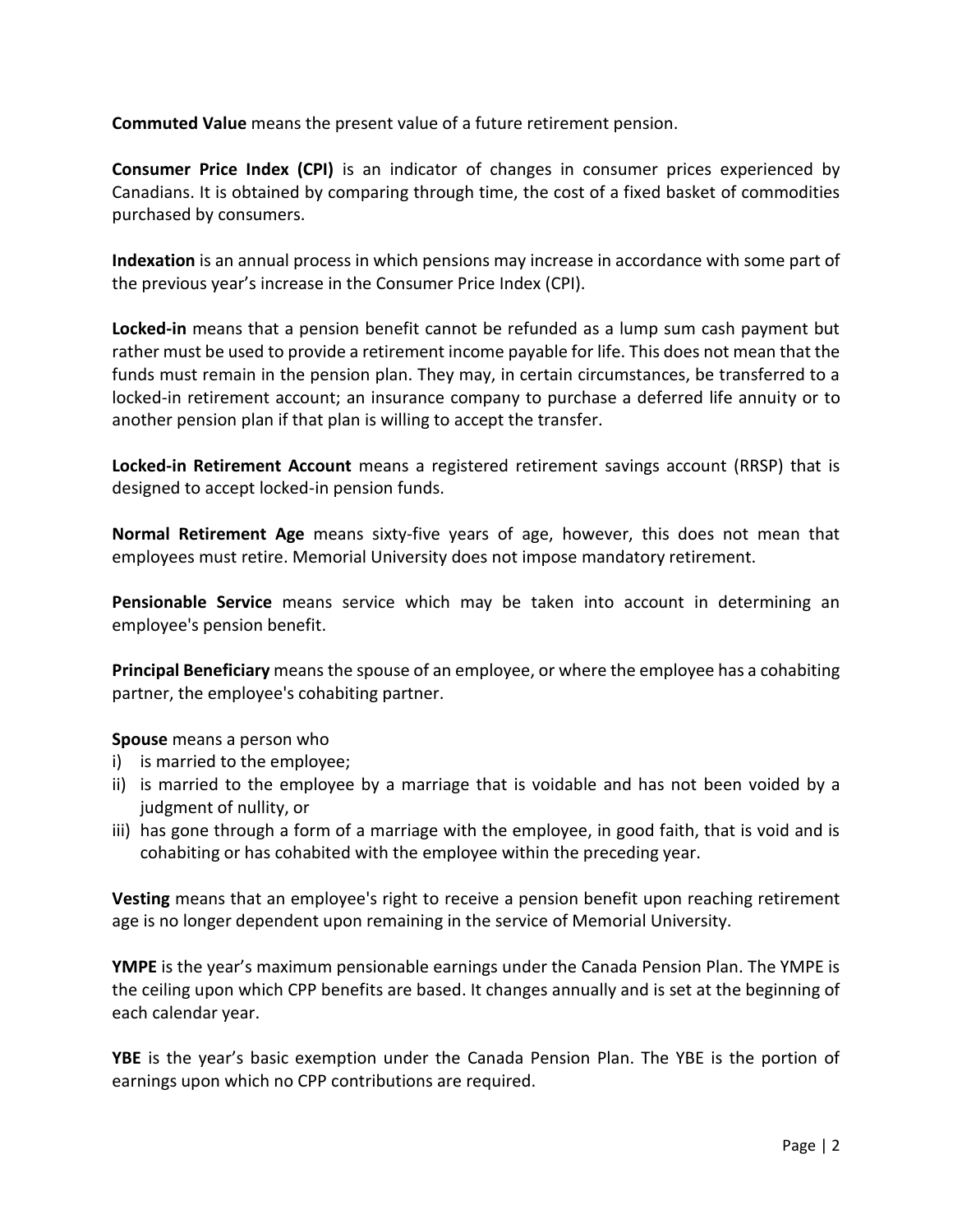# Plan Provisions

## **Plan membership**

Participation is compulsory for all full-time permanent employees of Memorial University of Newfoundland and the Memorial University Recreation Complex.

Contractual employees are required to participate in the pension plan on the earlier of the effective date of appointment to a contractual position of at least six months duration to work at least 20 hours per week or, the effective date of completion of six months continuous employment of at least 20 hours per week. Further information regarding contractual employees' participation in the pension plan may be found in the [Policy and Conditions Governing](https://www.mun.ca/hr/services/benefits/Directives_for_web_December_2013.pdf)  [Participation of Contractual Employees](https://www.mun.ca/hr/services/benefits/Directives_for_web_December_2013.pdf) in the Memorial University of Newfoundland Pension Plan.

#### **Contributions**

Contributions deducted from employees, together with amounts contributed by the University, are paid into the Memorial University Pension Fund for investment.

Contributions to the Plan are integrated with contributions made to the Canada Pension Plan. Contributions to the Plan are lower on earnings considered to be contributory earnings under the CPP.

Employees are required to contribute according to the following schedule:

- 11.8% of earnings up to the Year's Basic Exemption (YBE) as defined under the Canada Pension Plan.
- 10.0% of earnings in excess of the YBE up to and including the Year's Maximum Pensionable Earnings (YMPE) as defined under the Canada Pension Plan.
- 11.8% of earnings in excess of the YMPE.

These amounts are currently matched by the University.

Employee contributions are limited to the annual maximum permitted under the Income Tax Act (Canada).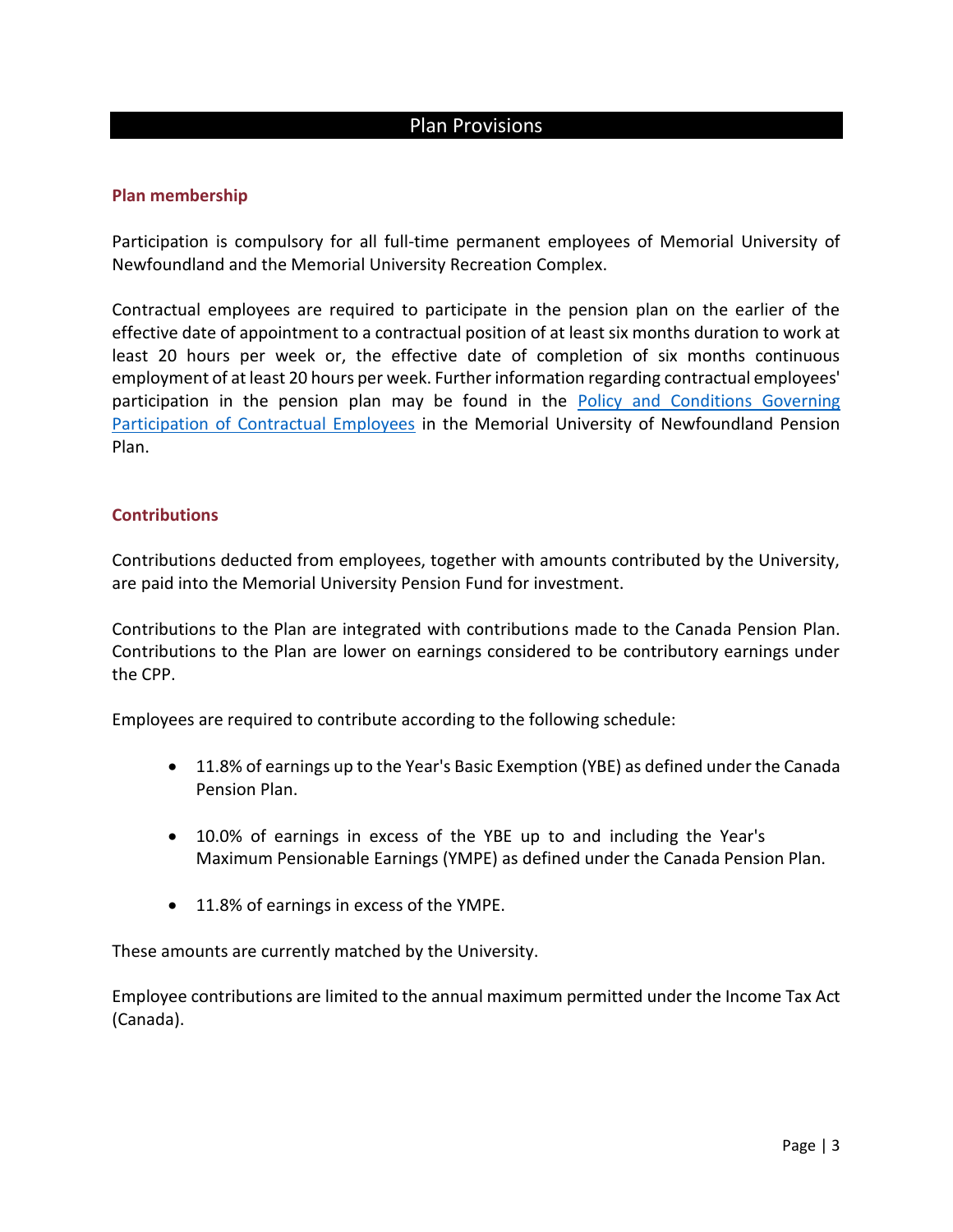## **Eligible service**

The Memorial University Pensions Act specifies the periods of service which are considered eligible for pension purposes. The following is a brief summary of the types of eligible service:

- service performed as an employee of the University
- periods of eligible prior contractual service for which no contributions were previously made
- periods of up to two years while an employee is on an approved leave of absence
- periods while an employee is on disability leave
- prior pensionable service with any of the following public service pension plans may be transferred to the University Pension Plan under a portability arrangement, provided the employee has not received a refund of premiums from that plan
	- o Public Service Pension Plan (PSPP)
	- o Teacher's Pension Plan (TPP)
	- o Uniformed Services Pension Plan (USPP)
	- o Members of the House of Assembly Pension Plan (MHAPP)
- certain prior pensionable service with the Government of Newfoundland and Labrador which was previously refunded and for which an employee retains no benefit from Government
- periods of service transferred to the University from another employer with whom the University has a reciprocal transfer agreement
- war service in Her Majesty's Forces accredited by the Department of Veterans Affairs
- periods of service transferred to the University from another Registered Pension Plan

## **Vesting and locking-in**

#### Benefits earned prior to January 1, 1997

Employees are vested with respect to benefits earned prior to January 1, 1997 upon completion of 5 years of pensionable service.

Locking-in occurs, in respect of service performed from January 1, 1987 to December 31, 1996, upon attainment of 45 years of age and completion of 10 years continuous employment or plan membership. There are no locking-in restrictions imposed for pre-1987 service.

#### Benefits earned after December 31, 1996

Benefits earned after December 31, 1996 are vested and locked-in upon completion of two years continuous plan membership.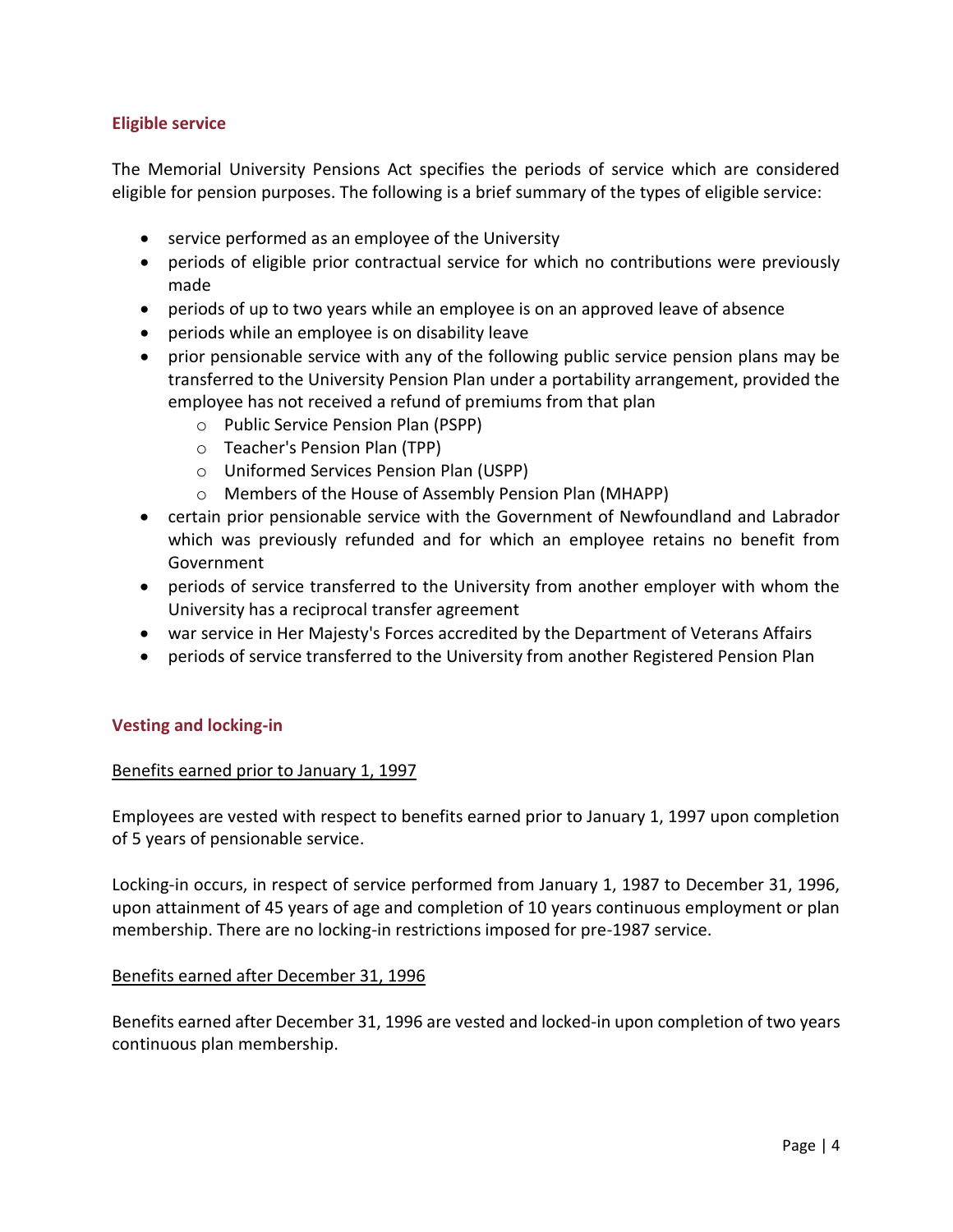## **Retirement dates**

Normal retirement under the pension plan is at age 65, however this does not mean that employees must retire. Memorial University does not impose mandatory retirement.

## Unreduced early retirement:

- anytime after age 60 provided minimum vesting requirements are met
- between the ages of 55 and 60 with at least 30 years of credited service

## Reduced early retirement

 between the ages of 55 and 60 with fewer than 30 years of credited service, provided minimum vesting requirements are met. The retirement pension is subject to an actuarial reduction of 0.5% per month times the number of months from the pension commencement date to first of the month following age 60.

## Advanced retirement

 permitted between the ages of 50 and 55 with at least 30 years of credited service, provided minimum vesting requirements are met. The retirement pension is subject to an actuarial reduction of 0.5% per month times the number of months from the pension commencement date to first of the month following age 55.

## **Pension calculation**

Pensions are calculated as 2% of the best 5-year average pensionable salary times number of years of pensionable service. This calculation includes a "bridge benefit" payable to age 65, the age at which pensions from the Canada Pension Plan (CPP) would normally start. The bridge benefit is calculated as per the formula below with the average contributory earnings under CPP being based upon the same 5 years as the best 5- year average pensionable salary.

At age 65, the bridge benefit ends and the remaining lifetime pension is indexed annually. The amount of indexing will be calculated as 60% of the annual change in the Consumer Price Index (CPI) as measured by Statistics Canada, to a maximum pension increase of 1.2% annually. Indexing adjustments will occur in July of each year and will apply only to the benefits of retirees and principal beneficiaries who have reached the age of 65, on or before July 1 of that year.

| <b>Pension Formula:</b>                                                                                                             |                                        | <b>Bridge Benefit:</b>                                                                                                               |
|-------------------------------------------------------------------------------------------------------------------------------------|----------------------------------------|--------------------------------------------------------------------------------------------------------------------------------------|
| 2%* x best 5-year average<br>pensionable salary<br>number of years of<br>pensionable service<br>(includes bridge benefit to age 65) | Less,<br>at<br>age 65<br>$\rightarrow$ | 0.6% times average contributory<br>earnings under CPP<br>number of years of<br>pensionable service<br>credited while a member of CPP |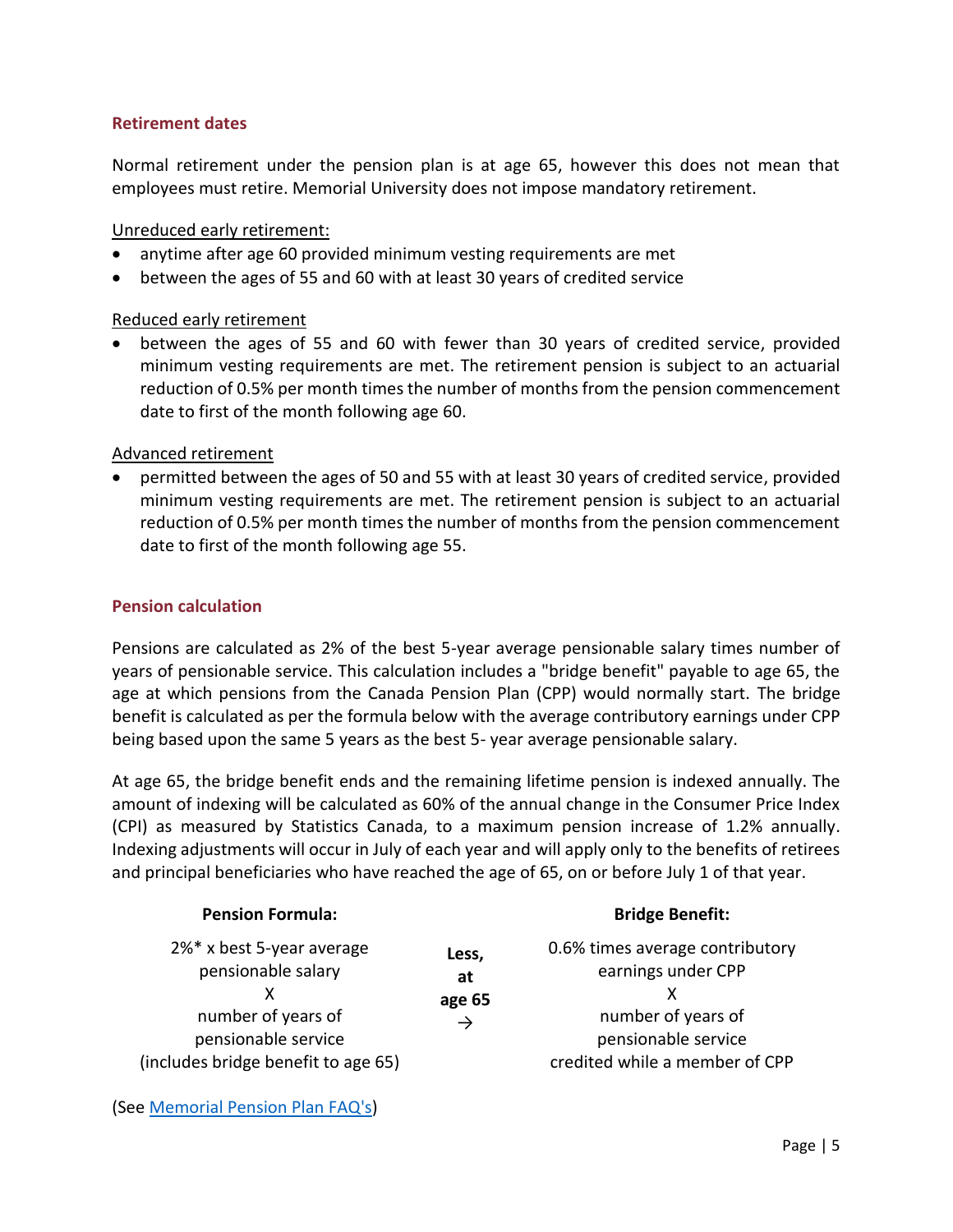#### **Maximum pension**

Pensions payable from the Memorial University Pension Plan are subject to the maximum pension limits provided under the Income Tax Act (Canada). For 2020, the maximum lifetime retirement pension is limited to \$3,092.22 per year of pensionable service. To address situations where the defined benefit pension formula results in a lifetime retirement pension greater than this maximum, the University has established a Supplemental Retirement Income Plan to pay the difference. The supplemental plan is a separate non-contributory, nonfunded and non-indexed arrangement designed to ensure that the overall pensions of Memorial University employees are not limited by the maximum pension rule. This is consistent with other Public Sector Pension Plans within the Province of Newfoundland and Labrador.

## **Principal Beneficiary Benefits**

## Pre-retirement death benefit

Where an employee, who is not vested, dies, a refund of his or her contributions plus interest will be paid to his or her principal beneficiary. If there is no principal beneficiary, the refund will be paid to the guardian of any dependent children under the age of 18 years. If there is no principal beneficiary and no dependent children, the funds will be paid to the deceased employee's estate.

Where an employee, who is vested, dies, the following will apply:

- i) If vested in respect of service performed after December 31, 1996 but not vested in respect of pre-1997 service, a refund of pre-1997 contributions plus interest will be paid as described above. For service performed after December 31, 1996, the Plan provides a 60% allowance payable to the principal beneficiary.
- ii) If vested in respect of all service an allowance equal to 60% of the pension earned by the employee may be paid to the principal beneficiary. Upon the death of a principal beneficiary, the allowance may be paid to the guardian of any dependent children under the age of 18. If there is no principal beneficiary, the pension plan will pay to the deceased employee's estate a death benefit equal to the commuted value of post 1996 service plus contributions and interest in respect of a pre-1997 service.

#### Post-Retirement Death Benefit

Where an employee dies while in receipt of a pension, an allowance equal to 60% of the pension that was being paid to the employee at the date of his or her death will be paid to the principal beneficiary or dependent children, if applicable. The age limit for dependent children is increased to 24 while the child is in full-time attendance at a school or post-secondary institution.